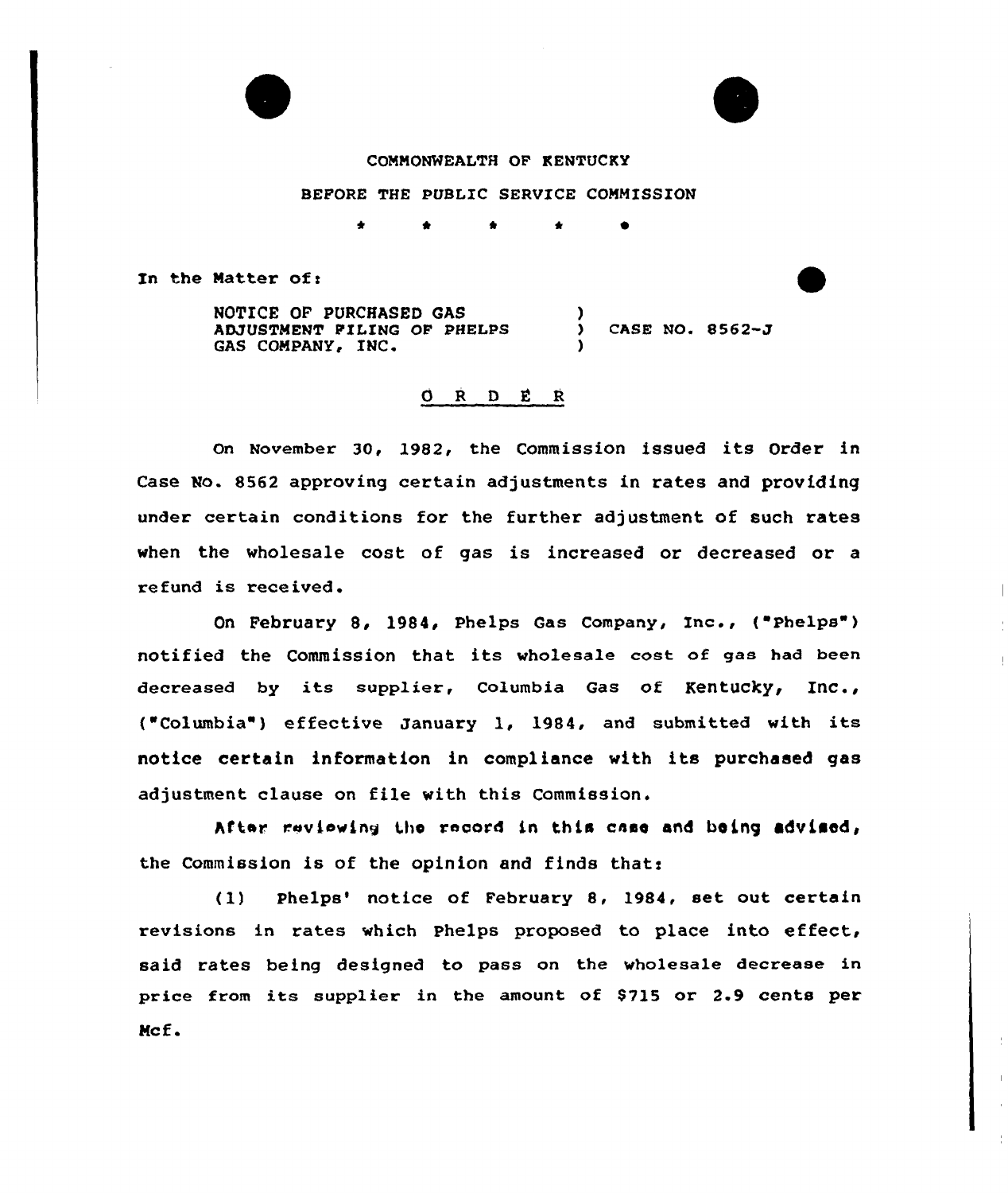



(2) Phelps' wholesale cost of gas was decreased by Columbia effective January 1, 1984.

(3) Phelps' notice of February 8, 1984, requested an effective date of February 1, 1984, for its proposed rates. The proposed rates should be effective on and after January 4, 1984, to coincide with the effective date in Case No. 8562-I.

(4) Phelps should report to the Commission any excess revenues collected during the period from January 4, 1984, to the date the proposed rates are implemented, along with a plan to refund any excess collections to its customers.

(5) Phelps' adjustment in rates under the purchased gas adjustment provisions approved by the Commission in its Order in Case No. 8562 dated November 30, 1982, is fair, just and reasonable and in the public interest and should be effective with gas supplied on and after January 4, 1984.

IT IS THEREFORE ORDERED that the rates in the Appendix to this Order be and they hereby are authorized effective with gas supplied on and after January 4, 19S4.

IT IS FURTHER ORDERED that within 30 days of the date of this Order phelps shall report to the Commission any excess revenues collected during the period from January 4, 1984, to the date the proposed rates are implemented, along with a plan to refund any excess collections.

IT IS FURTHER ORDFRED that within 30 days of the date of this Order phelps shall file with this Commission its revised tariffs setting out the rates authorized herein.

 $-2-$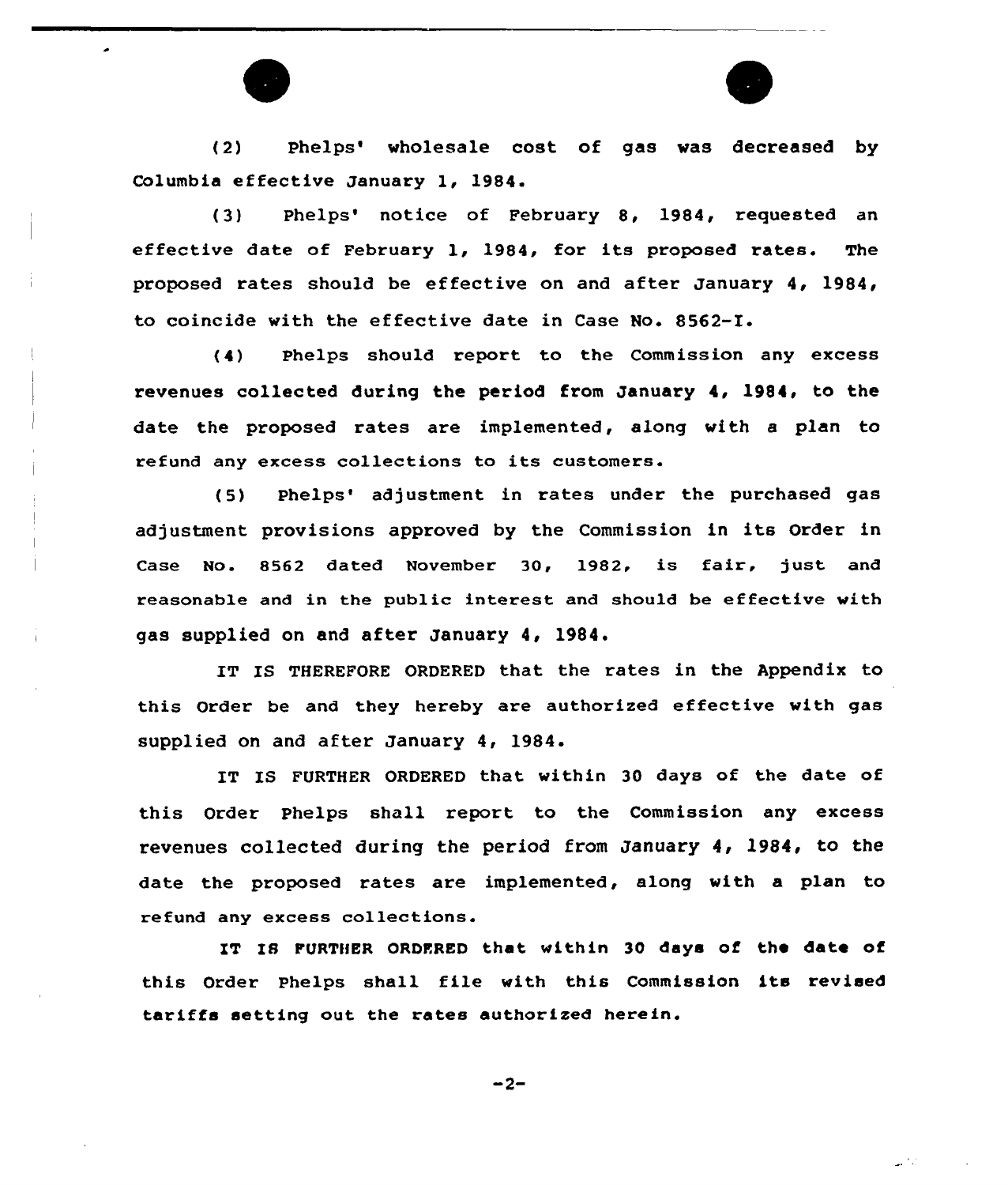



Done at Frankfort, Kentucky, this 17th day of February, 1984.

PUBLIC SERVICE COMMISSION Vice Chairman ML 91 Commissioner

ATTEST:

Secretary